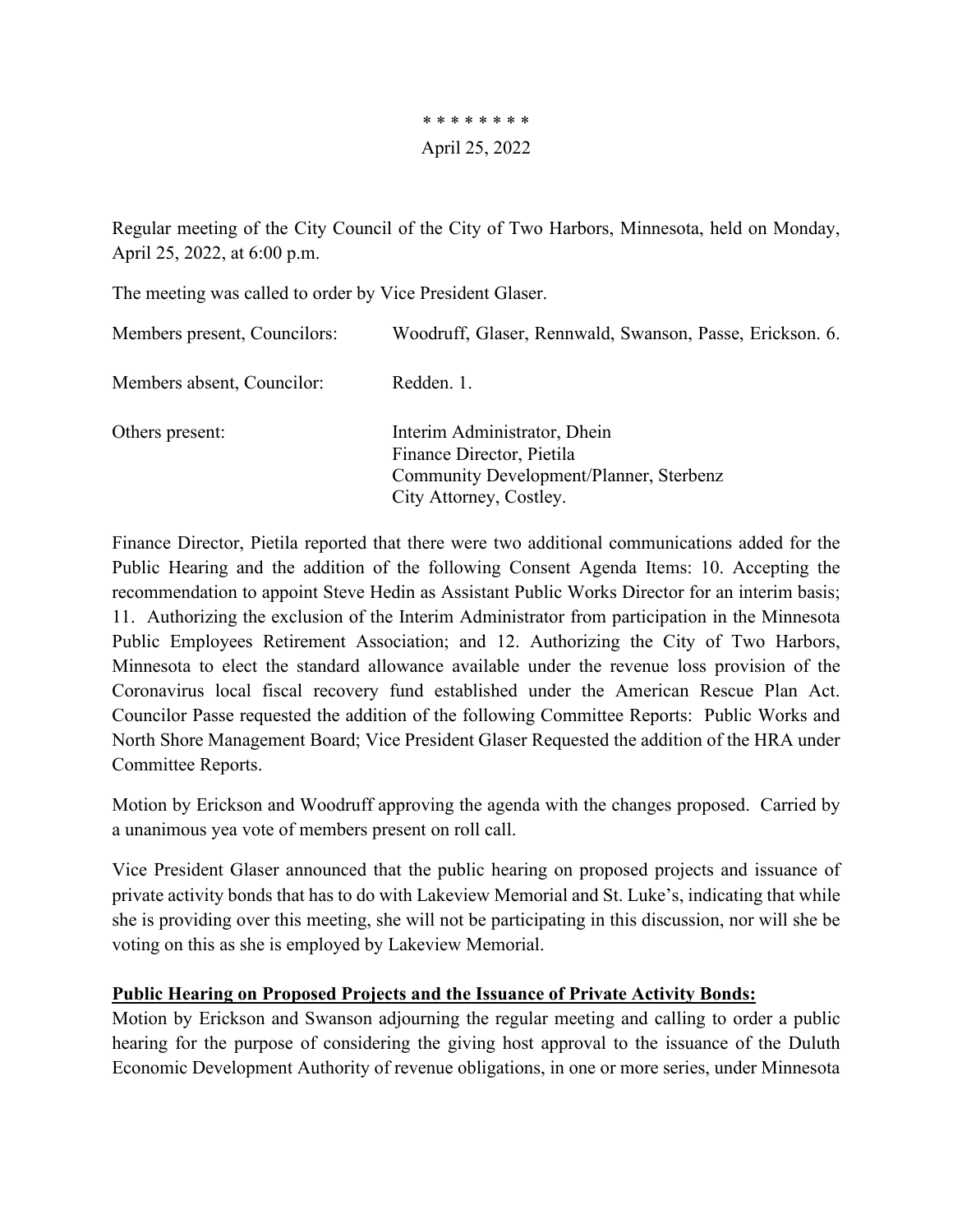Statutes, Sections 469.152 through 469.1655, in order to finance, refinance and reimburse projects. Carried.

#### **Appearances:**

 Greg Ruberg, CEO of Lakeview Memorial Hospital, was present and addressed the Council looking at refinancing their debt at Lakeview along with St. Luke's in Duluth, and for Phase II. of their project which includes a \$6.5 Million surgery center.

Mayor Swanson expressed excitement for the project.

Glaser asked if there was anyone present who wished to speak in favor of or against the proposal. There was no one present wishing to address the public hearing.

Motion by Swanson and Erickson adjourning the public hearing and reconvening the Regular Meeting of the Two Harbors City Council. Carried.

#### **Public Hearing on Proposed Amendment to the City's Short-Term Rental Ordinance:**

Motion by Swanson and Erickson Adjourning the regular meeting and calling to order a public hearing for the purpose of considering the prosed amendment to the City's Short-Term Rental Ordinance.

#### **Appearances:**

Jennifer Sterbenz, Community Development Planner, was present and addressed the Council, providing a presentation regarding the proposed amendment to the City's Short-Term Rental Ordinance. She reviewed the Zoning Code, as it pertains to the proposed amendment, provided an ordinance overview, a proposed ordinance update and reviewed the implementation and permitting process. She noted that the intention of the proposed language is to remove short-term rental properties from residential neighborhoods and reduce the number of short-term rental permits issued to 40 through attrition. She reported that the City has approximately one short-term rental permit for every 63 people, where Duluth has one permit for every 1,063 people. She discussed the importance of having permanent residents and provided her opinion that the proposed ordinance be adopted.

## **Communications:**

Chelsea Schultz, 502 Eighth Avenue, was present and addressed the Council regarding discussions she has had with the Planning Commission about how her short-term-rental properties have provided her with the funds needed to fix up neglected properties, created places of peace for those who visit our community, helped local families by providing jobs in our community. She reported that short-term-rentals that can otherwise house families, make up less than one percent of shortterm rentals in our community. She stated that Two Harbors is pretty-much a community of starter homes and urged the committee to focus on how to create more housing and offered to have conversations on how they can work together to do that. She indicated that she would be happy to have discussions on any of those topics with anyone in the room. She addressed the current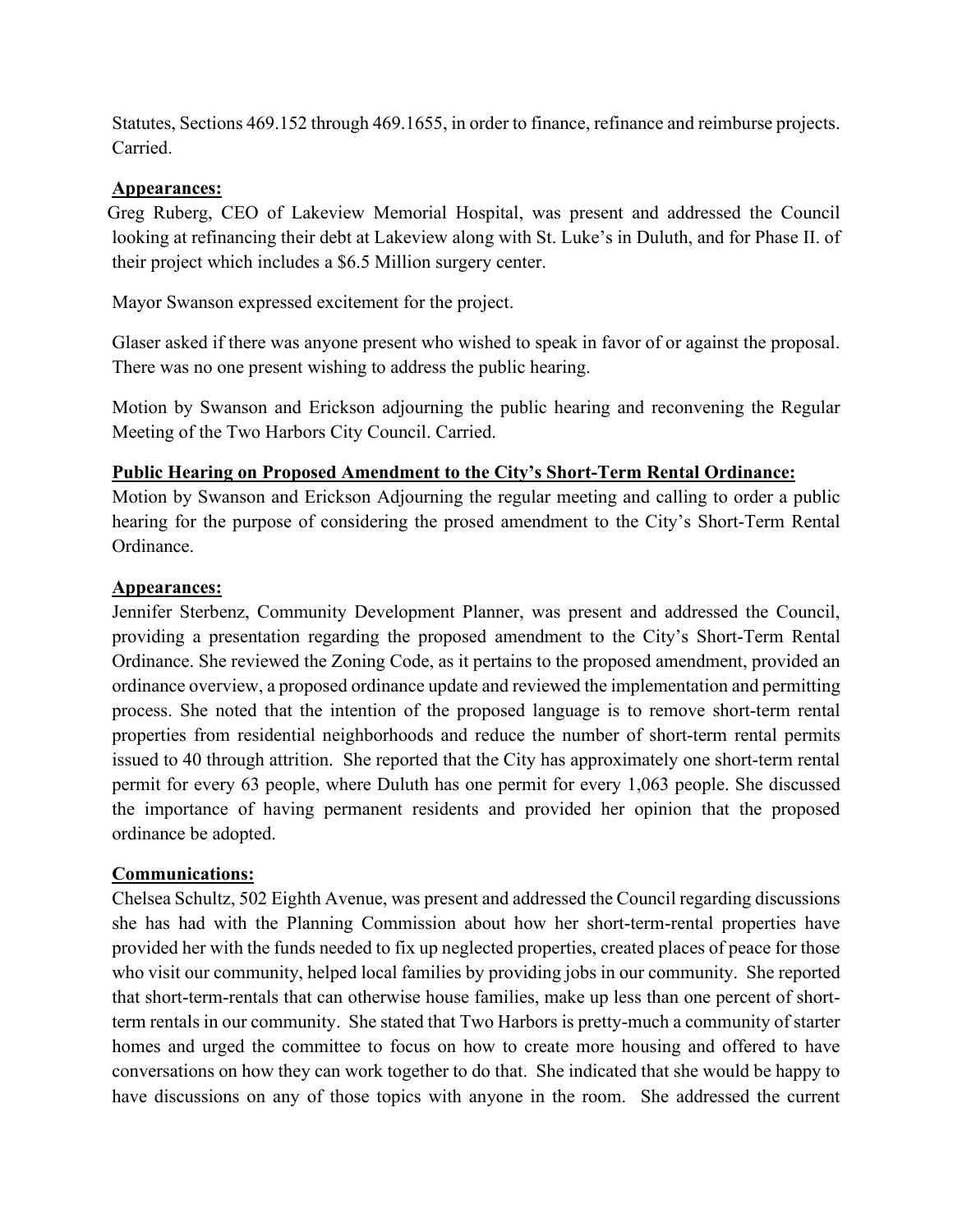proposed ordinance indicating that as written, the ordinance gives no exceptions to those who want to rent out their primary residence as a means for extra income. She asked why those families would be denied the opportunity to make additional income because their home is in the wrong zone. She asked if it was the goal of the Planning Commission to take away the opportunity for families trying to create something better for themselves. She requested clarification on shortterm rentals being treated by the City as businesses, noting that the non-transferrable permit does not allow the owner to sell the business. She inquired whether or not the City was going to view short-term rentals as businesses and asked about the purpose of the short-term rental cap, noting that she has heard that the language can always be changed in the future. She suggested that the City should be listening to the community and doing it right the first time.

Katelyn Cobbs, Housing Coordinator for Northshore Horizons, 727 Second Avenue, was present and addressed the Council regarding housing issues and how it affects individuals in our community. Lack of safe and affordable housing are the number one

She reported that studies have shown that short-term rentals increase the cost of housing. She encouraged the Council to adopt the ordinance amendment as proposed.

Holly Gangelhoff, 322 Second Avenue, was present and addressed the Council asking what happens if the moratorium goes off before ordinance language is adopted. Community Development/Planner, Sterbenz responded that it would be unlikely that any permits would be approved due to a backlog of health department inspections. Gangelhoff stated that she believes short-term rentals are businesses and she feels that they are the same as a hotel. She has discussed with individuals from the Assessor's Office and believes that the short-term rentals are bringing the valuations of local properties up and causing increased property taxes which have caused loss of homestead tax credits. She encouraged the Council to adopt the proposed language to avoid additional short-term rentals in the City.

Duane Wagner, 1327 Harbor Hills Drive, was present and addressed the Council. He expressed the importance of neighborhoods in the community of Two Harbors and indicated that there are several ways to balance the number short-term rentals within the community. He stated that if these numbers are not adjusted properly, there will be huge consequences on the residents of the City including increased property taxes, and insurance rates. He urged the Council to vote in favor of the proposed ordinance.

Tom Koehler, 814 Fifth Avenue, was present and addressed the Council, reporting that the town has lost about 100 people due to lack of housing in the last year. There are enterprises in the town right now who can't find workers because of the lack of housing.

Kathy Glenn, 520 Laura Lane, was present and spoke in favor of a balanced system and expressed her desire that additional apartments be constructed within the City, asking why a business would come here if there wasn't housing for their workers. She indicated her belief that the community will not grow if there isn't adequate housing.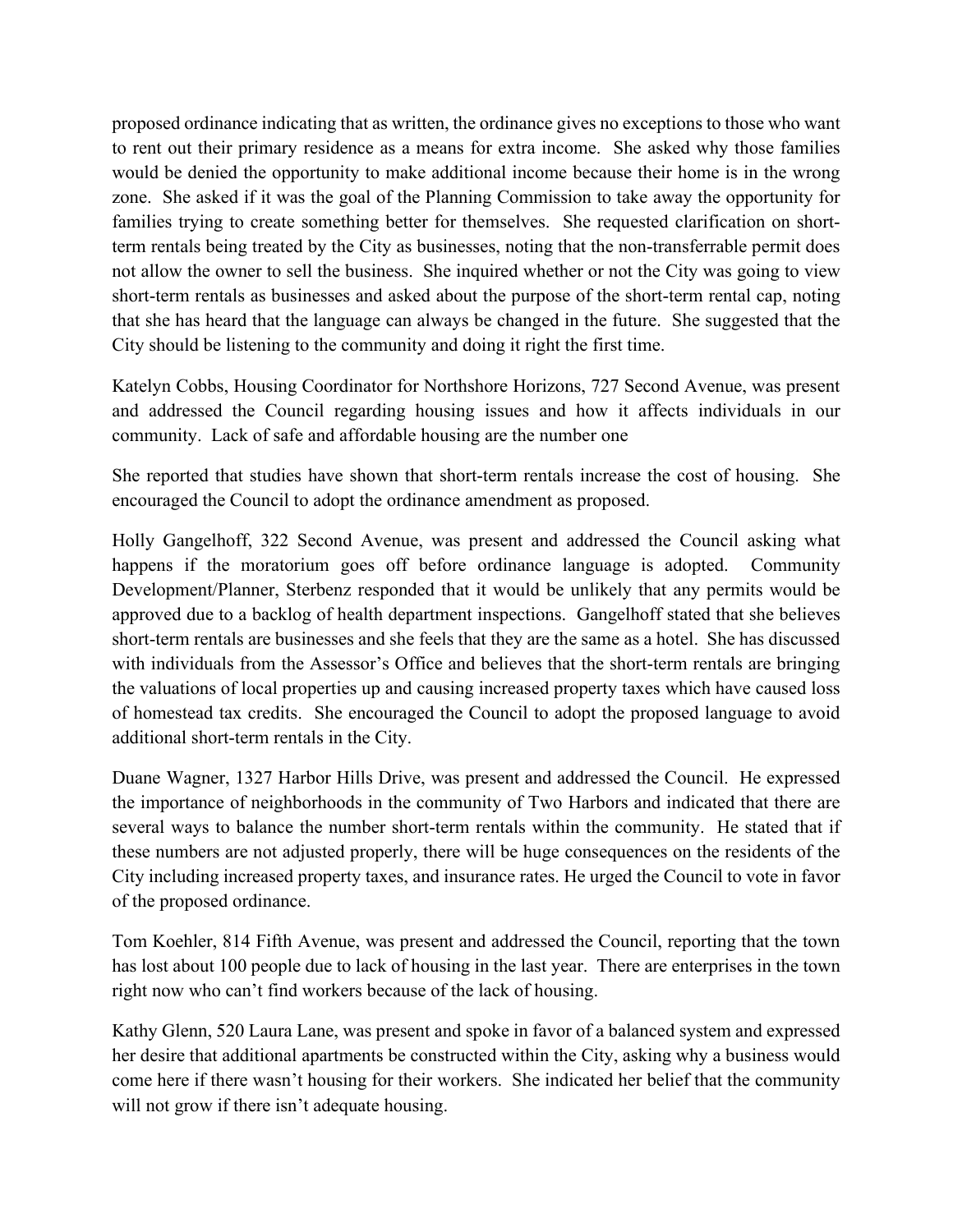Kurt Pauley, 403 Second Avenue, was present and addressed the Council reporting that he and his wife had sent in their application for renewal of their STR Permit and didn't hear back from the City. He indicated that they were recently informed that they didn't have a short-term rental because their application was not received. He claimed that there is zero communication from the City, no messages sent out to permit holders regarding the hearings. He expressed that there is a housing shortage nation-wide and stated that the local housing shortage is not due to short-term rentals. He indicated his belief that there needs to be housing units built and that reducing the short-term rental permits available will not make the changes needed. He feels that the permit application should include a description of the local agent. He noted clerical errors with the application.

Katia Gordon, 133 Third Avenue, was present and addressed Council and expressed her desire that the short-term rentals be owned by local residents.

Susie Rosette, 713 12<sup>th</sup> Avenue, was present and addressed the Council expressing appreciation to the Planning Commissioners, Jennifer Sterbenz and the City Attorney for their work on the proposed ordinance language. She indicated that she believes that the cap is appropriate, she does not have a problem with STR's, but she believes the numbers are out of balance. She encouraged the Council to move forward with adoption the proposed language.

## **Communications:**

Pietila reported receipt of the following communications:

- 1. An email from Sandra Kelly, regarding short-term rentals.
- 2. A letter from Lake Superior Area Realtors, Inc., expressing concerns over proposed ordinance on short-term rentals.
- 3. An email from Chad and Macey Nordean, 1918 9TH Avenue, requesting that the Council re-consider the proposed ordinance for short-term rentals.
- 4. An email from Arvis Thompson, expressing concerns over short-term rentals.
- 5. An email from Kurt & Caila Pauley, 403 Second Avenue, on STR license concerns.

Motion by Swanson and Erickson adjourning the public hearing and reconvening the regular meeting of the City Council. Carried.

Vice President Glaser called for a fifteen-minute recess.

## *Appearances:*

Katya Gordon, 133 Third Avenue, was present and addressed the Council expressing appreciation to the Council for their service to the City and proposing the Mayor, Council and citizens of Two Harbors engage in a restorative process. She discussed the benefits of this type of process and offered to provide these services to the City with no fees and provided a hand-out to the Council regarding her proposal. In addition, she offered to assist the Council in finding someone from outside of the community if they would rather work with someone who is not local.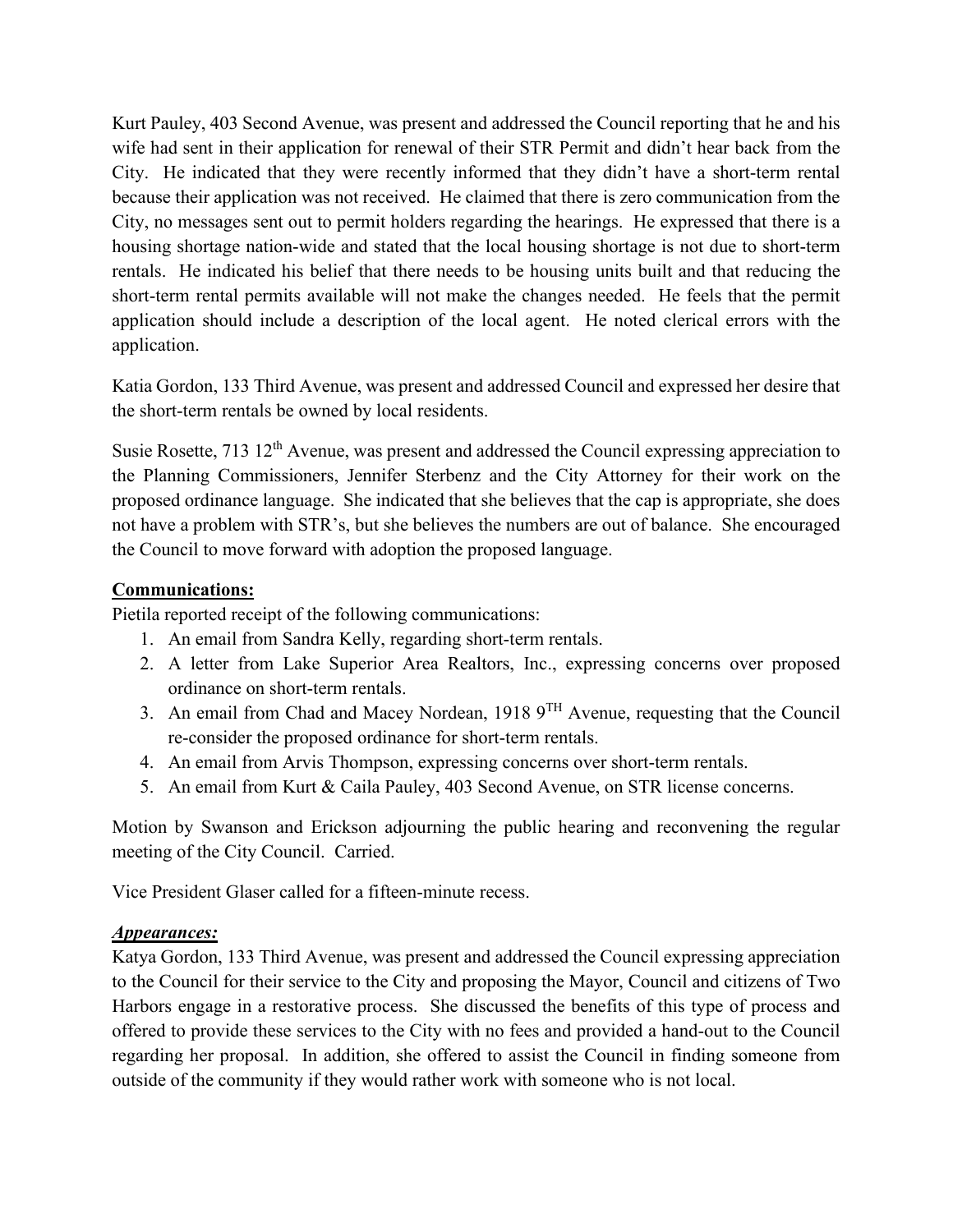Todd Ronning, 130 South Avenue, was present on behalf of a group of concerned citizens who came together because of shared concerns regarding the mayor's actions, now referred to as the Resign or Recall Committee. Ronning provided the Council with an update on petition efforts reporting that they have received more than 900 signatures and expressed their intention to submit the petition within the next few days. He respectfully asked Mayor Swanson to resign, to save the community from further tumult and distraction. He reported that the group is committed to work for the removal of him from office.

## *Administrator Report:*

Joel Dhein, Interim Administrator, was present and addressed the Council regarding one of the main projects he has been working on is getting the ball rolling on hiring a new City administrator. He is looking at a timeline that would have somebody on-board by the middle of August.

## *Public Works Committee:*

Councilor Woodruff reported that the County requested proposals for the Fifth Street Project, they talked about paving some of the campground, Councilor Passe reported on some stormwater management plan on Seventh Avenue and Fifth Street, who will seek funding assistance for the stormwater management plan implementation in conjunction with the County's project; and reported on the request to work on the pollinator gardens, Emerald Ash Borer presence in the City and PW is working on grading alleys, cemetery, sweeping streets and patching potholes and cleaning parks and moving brush from the Fairgrounds Road.

## *Personnel Committee:*

Vice President Glaser reported on the recommendation for the appointment of a Public Works Director and Interim Assistant Public Works Director; they discussed the process for hiring an Administrator.

# *Utility Committee:*

Vice President Glaser reported that the committee will be meeting with Castle Danger Brewing on the Significant User Agreement and the Ankrum Property along with the Wastewater Treatment Plant Project, authorizing use of a fund for purchases of up to \$50,000 without Council approval, and a utility rate study for the natural gas and electric utilities.

# *Public Affairs:*

Rennwald reported on the status of public speaking at Council meetings as well as the mayor's recommendations for appointments on committees and commissions, membership requirements at certain boards and commissions, website upgrade, personal and social media, conflict of interest policies, Neighborhood Revitalization Grant Project functioning, fireworks displays and the option of installing an electric car charger at the Information Center.

# *HRA:*

Vice President Glaser reported that they are working on their code of conduct and ethics, and the establishment of a citizen advisory board.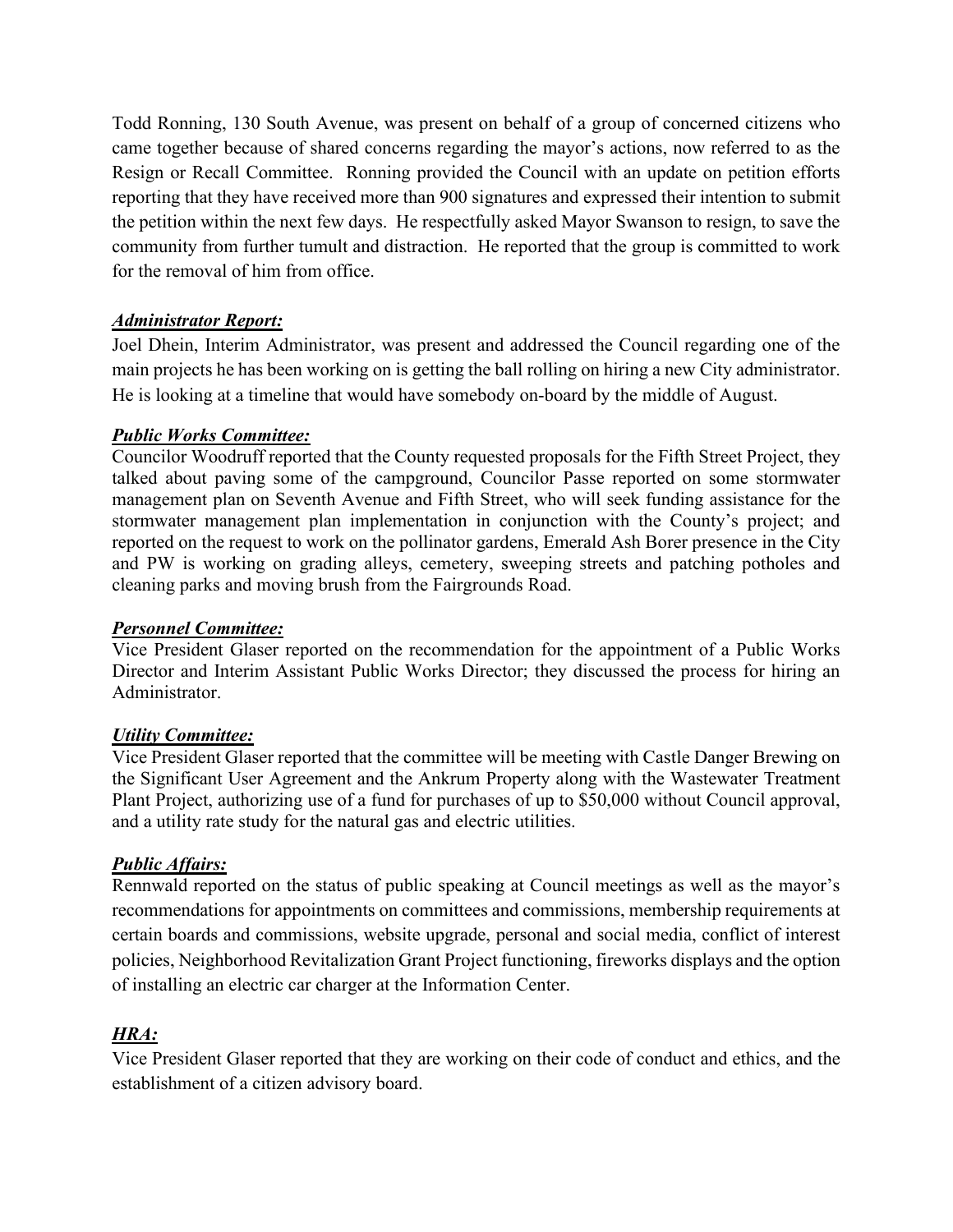## *North Shore Management Board:*

Councilor Passe reported on their recent meeting where there was a presentation regarding climate change and discussion on an existing grant moving forward on the erosion hazard zone for the purpose of assessing the hazard of lake erosion of Lake Superior to include the entire shore, and discussion about making sure that the NSMB boundary made it to all maps. He indicated that a technical advisory group had met on One Watershed, One Plan and they held an informational discussion on short term rentals, comparing what other cities and townships are doing relative to short-term rentals.

Motion by Woodruff and Swanson that the following consent agenda items:

- 1. **RESOLUTION NO. 4-115-22 ALLOWING CLAIMS AGAINST THE CITY OF TWO HARBORS, IN THE AMOUNT OF \$2,892,270.33.**
- 2. Approving payroll for the first half of April, 2022, in the amount of \$235,874.07.
- 3. A communication from Joel Dhein, Interim City Administrator, regarding City Administrator Recruitment.
- 4. A communication from Katelyn Cobbs regarding an open letter to Mayor Swanson.
- 5. A communication from Jean A. Sewell, regarding various City issues.
- 6. A communication from John A. Christiansen requesting evaluation of the potential of a bypass from the west outskirts of Two Harbors into downtown.
- 7. **RESOLUTION NO. 4-116-22 ACCEPTING THE PROPOSAL FROM BOLTON & MENK FOR THE 2023-2024 STREET IMPROVEMENT PROJECT PRELIMINARY ENGINEERING SERVICES IN THE AMOUNT OF \$156,300.**
- 8. **RESOLUTION NO. 4-117-22 ACCEPTING THE RECOMMENDATION OF THE PERSONNEL COMMITTEE TO PROMOTE JIM GILBERT TO THE PUBLIC WORKS DIRECTOR POSITION.**
- 9. **RESOLUTION NO. 4-118-22 ACCEPTING THE RECOMMENDATION OF THE PUBLIC AFFAIRS COMMITTEE TO HIRE J&M DISPLAYS FOR THE MONDAY, JULY 4TH, 2022, FIREWORKS DISPLAY.**
- 10. **RESOLUTION NO. 4-119-22 APPOINTING STEVE HEDIN TO THE ASSISTANT PUBLIC WORKS DIRECTOR POSITION ON AN INTERIM BASIS.**
- 11. **RESOLUTION NO. 4-120-22 AUTHORIZING TO EXCLUDE THE INTERIM CITY ADMINISTRATOR FROM THE MINNESOTA PUBLIC EMPLOYEES RETIREMENT ASSOCIATION.**